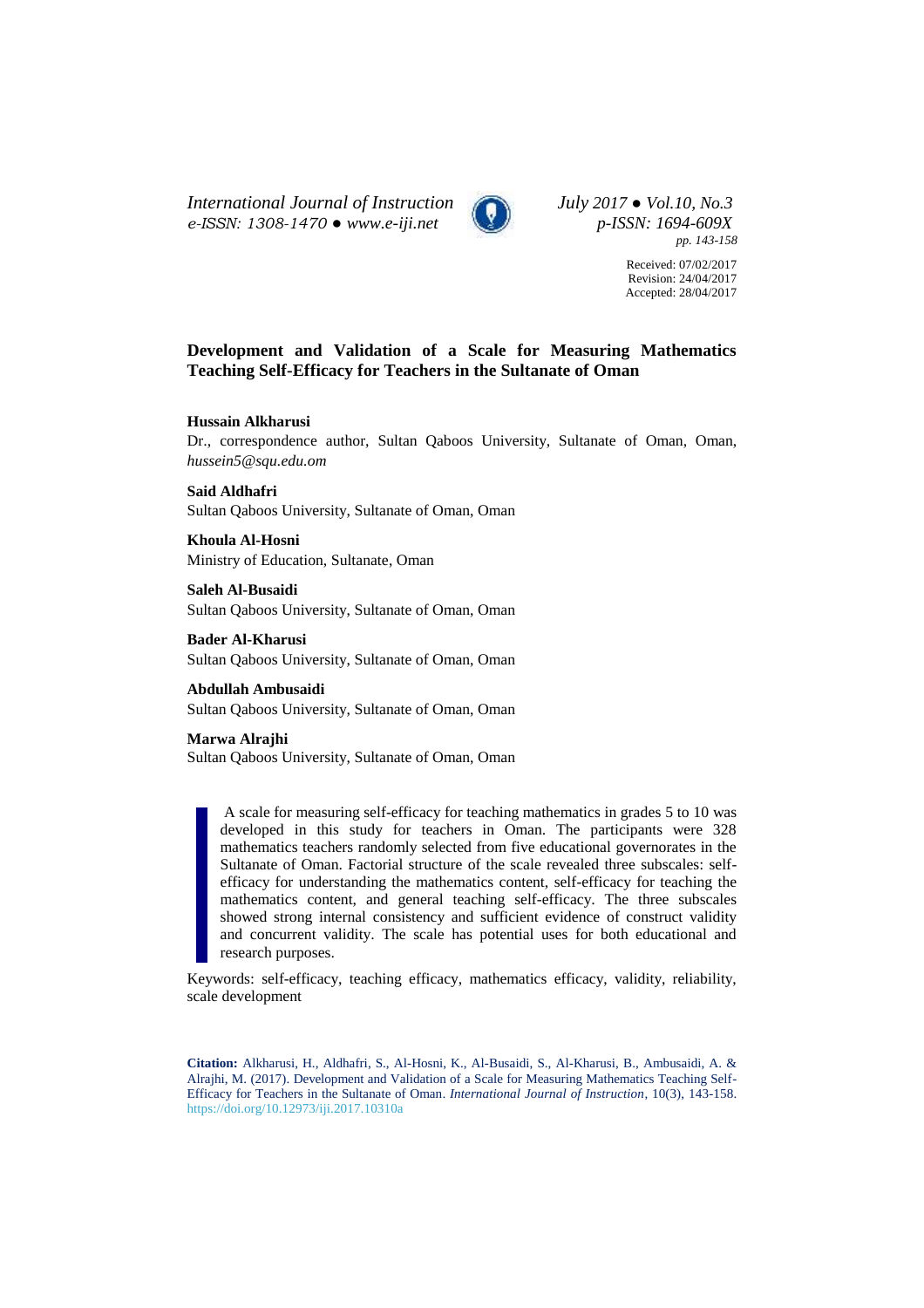## **INTRODUCTION**

Self-efficacy is concerned with individuals' beliefs in their capabilities to conduct courses of action required to achieve given outcomes (Bandura, 2006, p. 1). It influences the choice of activities individuals make, the effort they invest, and how long they will persist in stressful situations (Pajares, 1997). A strong sense of efficacy can be motivating and persevering while a weak sense of efficacy can be exhausting and lead one to evade the difficult tasks (Pajares, 1997).

Bandura (2006) has cautioned researchers attempting to measure self-efficacy in that there is no global measure of self-efficacy. An adequate analysis of the self-efficacy requires a detailed assessment of the level, generality, and strength of self-efficacy. The level of self-efficacy refers to variations across levels of task difficulty. The generality of the self-efficacy is concerned with the transfer of self-efficacy beliefs across activities. The strength of self-efficacy is measured by degrees of certainty that one can perform given tasks. These three dimensions of self-efficacy are measured using items that are task specific and vary in difficulty as well as degrees of confidence (Pajares, 1997; Zimmerman, 2000).

In the context of the teaching profession, teaching efficacy beliefs refer to teachers' judgements in their capabilities to conduct specific teaching tasks required to influence student learning (Dellinger, Bobbett, Olivier, & Ellett, 2008). It has been documented that teacher self-efficacy beliefs are powerful predictors of a variety of student- and teacher-related outcomes (Aldhafri, 2016; Garvis, 2013). As such, the measurement of teacher self-efficacy has received notable attention in educational research. Numerous instruments have been created to measure the construct. However, the majority of them were not consistent with Bandura's theoretical framework for measuring self-efficacy in terms of task specificity, thereby causing misinterpretation about the nature of selfefficacy itself (Tschannen-Moran, Hoy, & Hoy, 1998). Hence, Bandura (1997) developed Teacher Self-Efficacy Scale (TSS) consisting of 30 items divided into seven subscales: (a) efficacy to influence decision making, (b) efficacy to influence school resources, (c) instructional efficacy, (d) disciplinary efficacy, (e) efficacy to enlist parental involvement, (f) efficacy to enlist community involvement, and (g) efficacy to create a positive school environment. Not agreeing with Bandura's (1997) TSS's seven constructs conceptualizing the teachers' tasks, Tschannen-Moran and Woolfolk Hoy (2001) developed the Teacher Sense of Efficacy Scale (TSES) consisting of 24 items capturing three dimensions of teaching: (a) efficacy for student engagement, (b) efficacy for instructional strategies, and (c) efficacy for classroom management. Although satisfactory levels of reliability and validity were found for TSES compared to other teacher self-efficacy instruments, it represents a measure of the general teacher selfefficacy rather than a specific measure of self-efficacy related to the content being taught such as mathematics.

When considering mathematics teaching and learning, it has been documented, on one hand, that student mathematics self-efficacy is a predictor of mathematics student achievement which is in itself affected by teachers' practices (Pajares & Miller, 1994; Liu & Koirala, 2009). On the other hand, self-efficacy of mathematics teachers have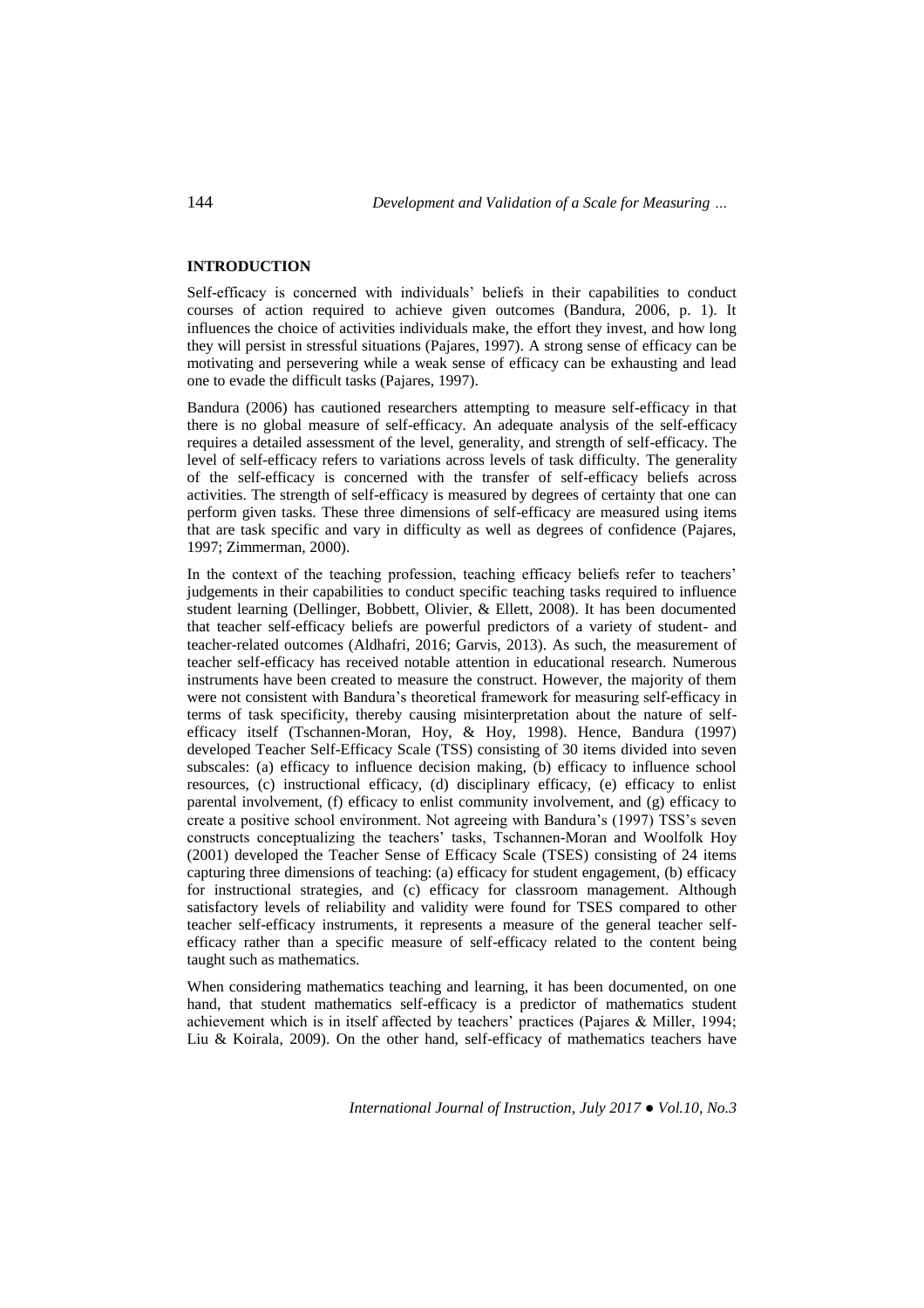been found to affect their beliefs and practices related to mathematics instruction (Stipek, Givvin, Salmon, & MacGyvers, 2001). Thus, examining self-efficacy of mathematics teachers is important for enhancing student mathematics self-efficacy and academic achievement. To this end, researchers have been studying the measurement of teachers' self-efficacy with regard to mathematics.

Ernest (1989) described teachers' beliefs about mathematics as comprising of ideas about mathematics as a subject for study, the nature of mathematics teaching, and mathematics learning. As such, instruments developed to measure teacher self-efficacy with regard to mathematics capitulate two constructs: self-efficacy for teaching mathematics and mathematics self-efficacy. Self-efficacy for teaching mathematics refers to a teacher's belief regarding his or her ability to teach mathematics to others whereas mathematics self-efficacy refers to a teacher's belief regarding his or her ability to perform mathematical tasks (Kahle, 2008). An example of a measure of the mathematics self-efficacy includes The Mathematics Self-Efficacy Scale developed by Betz and Hackett (1983) by asking participants to rate their confidence in their ability to solve mathematical problems. The present study focuses on the self-efficacy for teaching mathematics.

A number of instruments have been cited in the literature as being used to assess selfefficacy of teaching mathematics. For example, Enochs, Smith, and Huinker (2000) developed the Mathematics Teaching Efficacy Beliefs Instrument (MTEBI) for preservice elementary teachers. The instrument was developed as a result of the modification of the Science Teaching Efficacy Belief Instrument (STEBI). It consisted of 21 items measuring two constructs: (a) personal mathematics teaching efficacy (13 items) and (b) mathematics teaching outcome expectancy (8 items). Although the validity and reliability of the MTEBI have been supported by some studies (e.g., Alkhateeb, 2004; Cakiroglu, 2008; Cetinkaya & Erbas, 2011), Kieftenbeld, Natesan, and Eddy (2010) questioned its psychometric properties using item response theory and called for further validation of the instrument. Additionally, McGee (2012) questioned the construct validity of the MTEBI by arguing that the mathematics teaching outcome expectancy subscale is not theoretically a component of self-efficacy. As such, McGee (2012) developed The Self-Efficacy for Teaching Mathematics Instrument (SETMI) for in-service elementary mathematics teachers in the United States. It consisted of 37 items divided into three dimensions: (a) mathematics teaching self-efficacy (7 items), (b) selfefficacy for understanding elementary mathematics content (15 items), and (c) efficacy for teaching mathematics content (15 items). Although McGee (2012) reported that the SETMI is both valid and reliable, the author called for further validation of the instrument to meet the context specificity requirements of the measurement of selfefficacy. In response to this call, the present study aimed at developing and validating a scale for measuring self-efficacy of mathematics teachers by tailoring the content of the scale's items to match the mathematics curriculum of grades 5 to 10 in the Sultanate of Oman. The study utilized the structural models of the McGee's (2012) SETMI and the survey developed by Aerni (2008) to assess mathematics teachers' beliefs related to inclusive education. In addition, the study attempts to explore the construct validity the scores from the scale by testing group differences and relationships of the construct with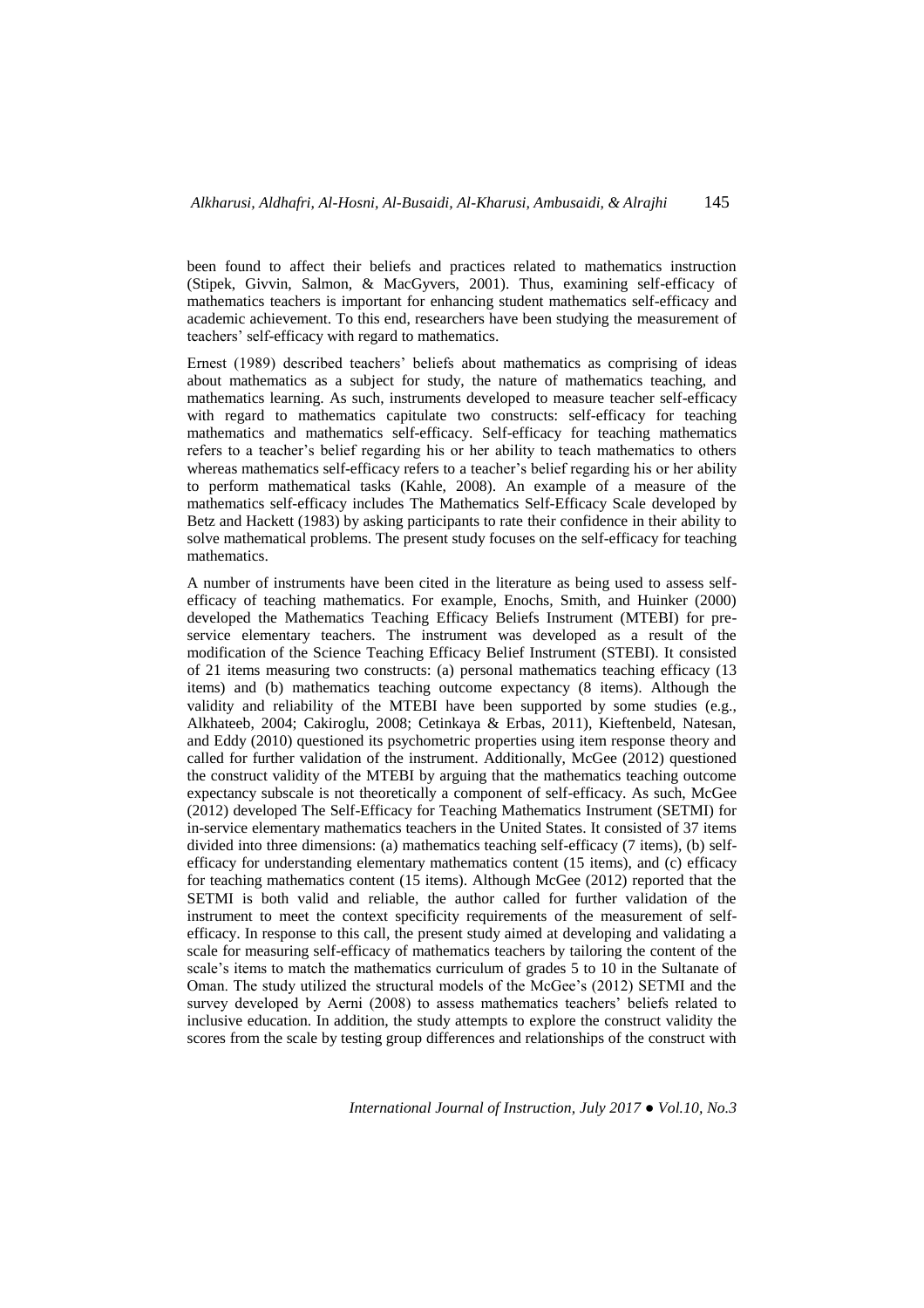respect to gender, the taught grade level and desire to leave teaching profession, teaching experience, and teaching load.

### **Research Problem**

The originality of this study is three-fold. Firstly, of increased interest to educators in Oman is the enhancement of student academic achievement in mathematics. This interest springs out of the results from international tests of academic achievement such as TIMSS which have shown that Omani student academic achievement in mathematics is much lower than student achievement in many Middle East countries (Al-Balushi, Ambusaidi, Al-Mherzi, Al-Harthi, Al-Saadi, &Al-Balushi, 2014). Therefore, researchers have become interested in factors that can enhance student achievement in mathematics. One of these factors that have been postulated as a potential predictor of mathematics student academic achievement is teachers' self-efficacy beliefs about mathematics (McGee, 2012). Thus, the research problem being considered in the current study is the development and datametric properties of a scale for measuring self-efficacy for teaching mathematics in grades 5 to 10 for teachers in Oman. Detailed information about such tool is helpful to those preparing and supervising mathematics teachers in the development of appropriate training programs supporting the enhancement of teaching practices of mathematics. Secondly, the statistics regarding the relationships between the components of the scale in terms of general versus discipline specific self-efficacy as well as the relationships with other variables are useful as part of the information educators use to decide whether to use general or discipline specific skills to foster the teaching of mathematics considering the contextual factors. Thirdly, this study adds to the body of knowledge regarding the measurement of self-efficacy for teaching mathematics.

## **Purposes of the study**

The purposes of this study were to report on the development and datametric properties of a scale measuring the self-efficacy for teaching mathematics in grades 5 to 10 in Oman. The study would provide information regarding its construct validity by means of factor structure and group differences with respect to selected variables. The study would also present evidence concerning the reliability and quality of scale items. Additionally, the study would provide preliminary data regarding concurrent validity in terms of the correlations of the subscales' scores with each other.

# **METHOD**

### **Sample**

The participants in this study were 328 mathematics teachers randomly selected from five educational governorates in the Sultanate of Oman. They were teaching mathematics for grades 5 to 10 in public schools. The sample included 164 males and 164 females. The majority of them (96.4%) had an undergraduate degree in mathematics education and the remaining 3.6% had a postgraduate degree in education. Their teaching experience ranged from 2 to 26 years with an average of 12 years and a standard deviation of 4 years. Approximately three fourth of the participants had 1 to 5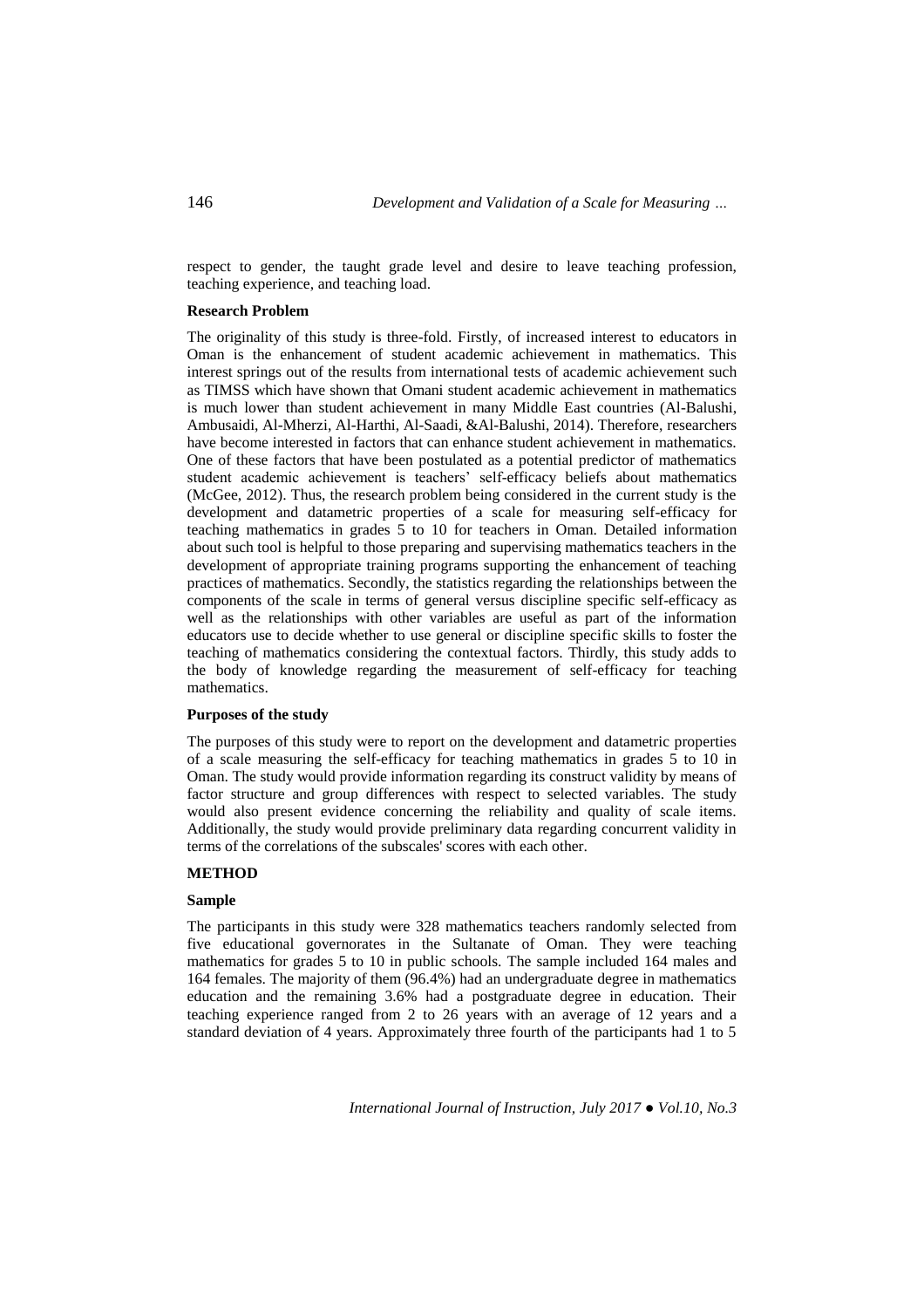workshops related to the mathematics teaching. The majority of the teachers (82%) were teaching in middle socioeconomic status schools, 11.6% in low socioeconomic status schools, and 6.4% in high socioeconomic status schools.

### **Procedures**

After obtaining permission from the Ministry of Education and schools' principals, the data collection process took place in each school during a scheduled meeting. The teachers were informed that a study is being conducted to examine their confidence in teaching mathematics. They were informed that they were not obligated to participate in the study, and if they wished to participate, their responses would remain anonymous and confidential. Those who wished to participate were asked to respond to the scale described below.

### **Development of the Scale**

The scale was developed within three stages*.* The first stage involved examining several teacher self-efficacy instruments that have been developed both generally and within contexts. Four instruments were used as a guide for the construction of items: The Teacher Self-Efficacy Scale (TSES) developed by Tschannen-Moran and Woolfolk Hoy (2001) to measure the general teacher efficacy expectations and outcome expectations; the Mathematics Teaching Efficacy Belief Instrument (MTEBI) developed by Enochs, Smith, and Huinker (2000) to measure general efficacy beliefs in teaching mathematics; Teaching Mathematics in Inclusive Settings (TMIS) developed by Aerni (2008) to measure efficacy beliefs in teaching mathematics in inclusive settings; and the Self-Efficacy for Teaching Mathematics Instrument (STEMI) developed by McGee (2012) to measure mathematics teaching self-efficacy for understanding mathematics content and efficacy for teaching mathematics content for elementary teachers. In this study, the items of the scale were constructed to balance between the generality and the specificity. Specifically, they were developed to measure teacher's efficacy in a specific context which was mathematics content of grades 5 to 10 in Oman.

The second stage involved analysing the main teaching and learning objectives of Omani mathematics curriculum content and textbooks in grades 5 to 10. The content was characterized according to the scientific knowledge, skills, and positive trends expected to be achieved. Moreover, the Omani educational outcomes were also studied such as: the development of communication skills, the application of new learning and teaching strategies, the adoption of modern technologies in the classroom situation, and the application of sophisticated strategies to assess and evaluate students' outcomes.

The third stage involved writing up the items. They were divided into three parts. The first part included 20 items measuring the general teaching self-efficacy addressing instructional strategies, assessment strategies, student engagement, and classroom management. The items were modified to be mathematics specific. The second part included 35 items measuring the teacher self-efficacy for understanding the mathematics content related to grades 5 to 10. The third part included 35 items measuring the teacher self-efficacy for teaching the mathematics content related to grades 5 to 10. The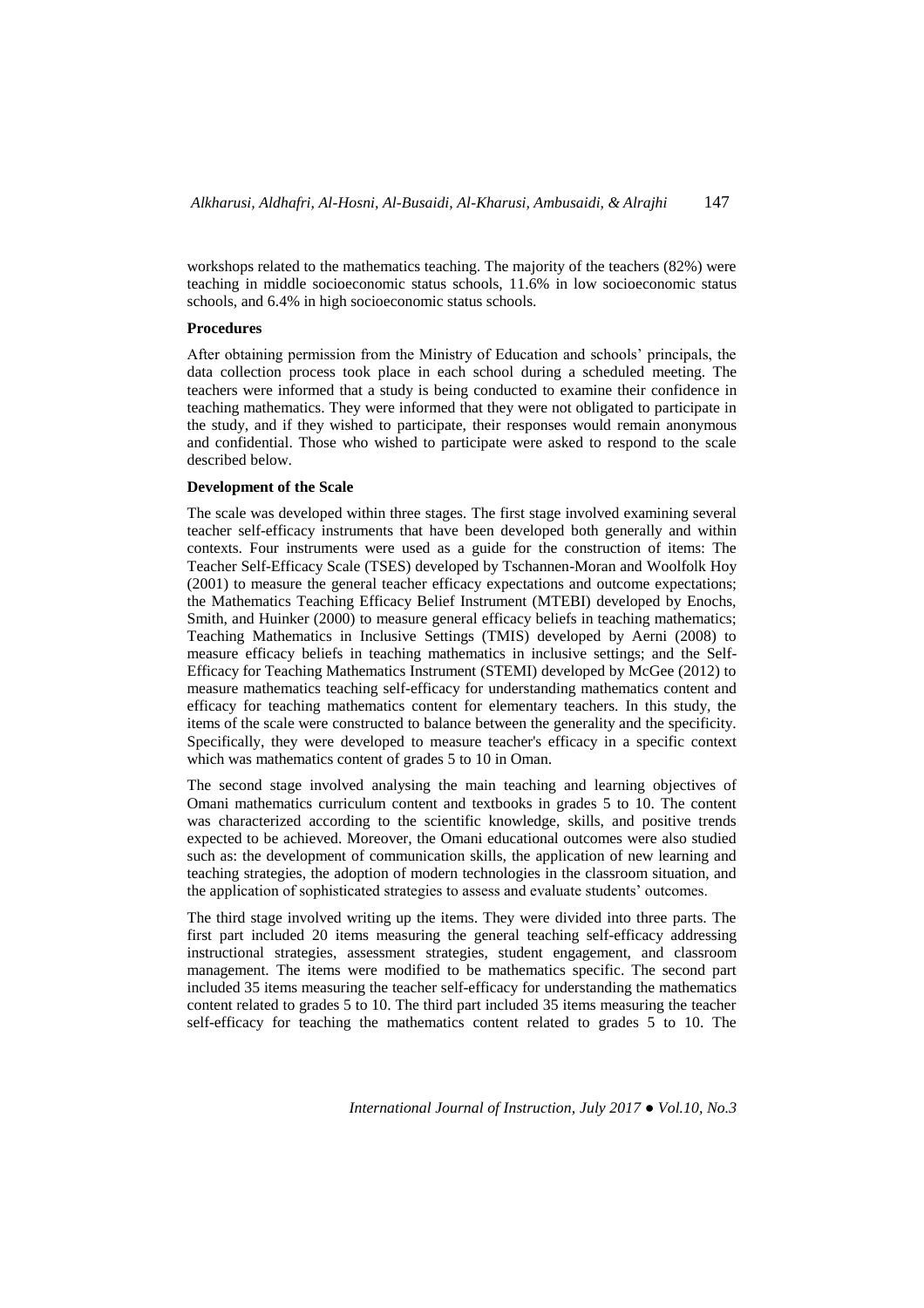participants were asked to rate their confidence in their ability to do the task described in each item on a 9-point Likert scale ranging from 1 (*not at all*) to 9 (*very high*).

The items were written in Arabic. The back-translation design (Hambleton, 2005) guided the adaption of the general efficacy items into Arabic. Accuracy of the translation was verified by the research team. Few editing modifications were made as a result of the translation.

Content validity of the items was established by presenting them to a panel of experts in the areas of mathematics education and educational measurement and psychology. They were asked to judge the clarity of wording and appropriateness of each item for the use with the targeted participants and its comprehensiveness and relevance to the construct being measured. Their feedback was used for refinement of the items. The consulted judges agreed that the items were clearly worded, appropriate for the participants, covering the mathematics content of grades 5 to 10, and relevant to the constructs being measured.

## **Data analysis**

In the light of the aforementioned purposes of the study, the following statistical procedures were followed: (1) Quality of items were assessed by conducting item analysis in terms of item- endorsement, item discrimination, and alpha-if-item-deleted index; (2) The factor structure of the scale items was examined by principal components analysis; (3) The reliability was assessed by computing Cronbach's alpha internal consistency reliability estimates; (4) Pearson product-moment correlation coefficients were calculated between the subscales' scores; (5) Multivariate analysis of variance was conducted to examine differences on the self-efficacy for teaching mathematics with respect to gender, the taught grade level and the desire to leave teaching profession; and (6) Pearson product-moment correlation coefficients were calculated between the subscales' scores and years of teaching experience and teaching load defined as the number of weekly classes.

# **FINDINGS**

### **Item analysis**

Three types of item analysis were conducted to examine the quality of the items of the scale. These were item-endorsement index, item discrimination index, and alpha-if-itemdeleted index. These indices show the contribution of each item to the measurement of the construct. The item-endorsement index indicates the percentage of individuals who endorsed the item. The item discrimination index indicates the relationship between the item's score and the total scale's score. The alpha-if-item-deleted index determines whether the score reliability of the scale would increase or decrease if the item was removed from the analysis. These indices were used together to determine whether the items are functioning satisfactorily in measuring the construct. Reasonable values for the item-endorsement index should be between .30 and .70 with an average of .50 whereas reasonable values for the item discrimination index should be greater than .40. Items with values outside these ranges should be considered for removal from the scale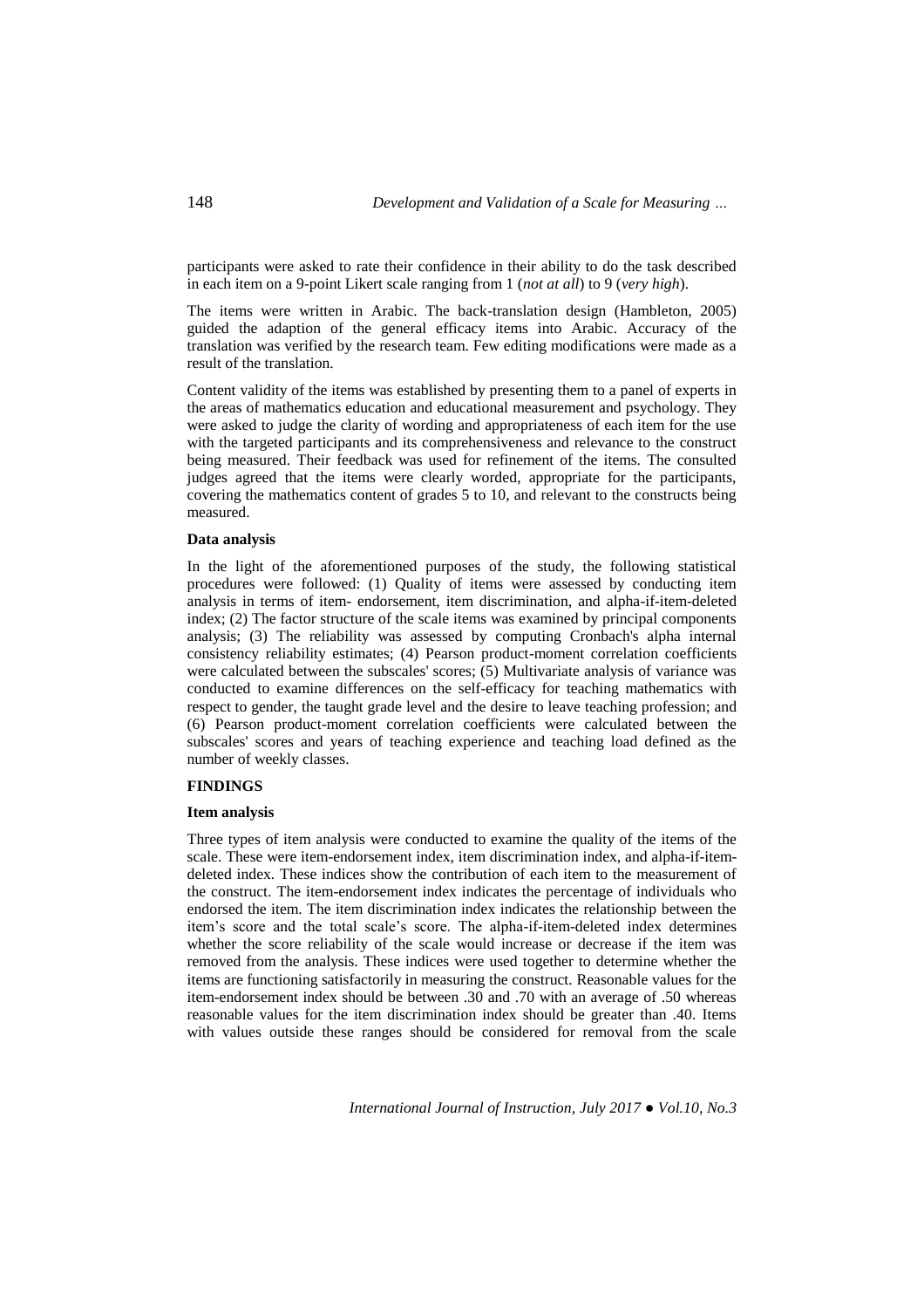because they do not maximize the information about the ability of the individuals (Cohen & Swerdlik, 2010).

In this study, the values were calculated for each subscale of the instrument: General teaching self-efficacy, self-efficacy for understanding the mathematics content, and selfefficacy for teaching the mathematics content. With respect to the items measuring general teaching self-efficacy, the values of the item-endorsement index ranged from .69 to .95 with an average of .84 and the values of the item discrimination ranged from .47 to .80 with an average of .72. With respect to the items measuring self-efficacy for understanding the mathematics content, the values of the item-endorsement index ranged from .86 to .95 with an average of .92 and the values of the item discrimination ranged from .78 to .92 with an average of .87. With respect to the items measuring self-efficacy for teaching the mathematics content, the values of the item-endorsement index ranged from .86 to .98 with an average of .93 and the values of the item discrimination ranged from .68 to .85 with an average of .76. The values of the alpha-if-item-deleted index did not show a negative contribution to the score reliability of each subscale. These results showed that the items are appropriate for the measurement of self-efficacy for teaching mathematics.

### **Factorial structure**

The screening process of the data did not show concerns about normality, linearity, multicollinearity, and singularity. Inspection of the correlation matrix of the 90 items revealed that the correlations when taken overall were statistically significant as indicated by the Bartlett's test of sphericity,  $\chi^2(4005) = 42556.06$ ,  $p < .001$ . Kaiser's measure of sampling adequacy (MSA) fell within an acceptable range (values of .60 and above) with a value of .94. Each item also exceeded the threshold value (.60) of MSA. Finally, most of the partial correlations were small as indicated by the antiimage correlation matrix. These measures all led to the conclusion that the set of 90 items of the self-efficacy for teaching mathematics was appropriate for principal components analysis (PCA).

Teachers' responses to the 90 items of the self-efficacy for teaching mathematics were submitted to PCA to identify their underlying dimensions. No particular number of dimensions was hypothesized and the criterion was set to eigenvalues greater than one (Tabachnick & Fidell, 2001). The initial unrotated PCA resulted in a factor model of four dimensions as suggested by the screen plot and eigenvalues exceeding unity. However, based on its pattern of factor loadings, this unrotated factor model was theoretically less meaningful and difficult to interpret. Therefore, the analysis proceeded to rotate the factor matrix orthogonally with Varimax rotation to achieve a simple and theoretically more meaningful solution.

This analysis yielded three factors as suggested by the eigenvalue rule and scree plot. Together the three factors accounted for 64.65% of the total variance. All items loaded  $\geq$  .43 on their primary factor. The first factor accounted for 40.77% of the variance (eigenvalue = 36.69) and consisted of 35 items with factor loadings ranging between .69 and .93. According to the content of its items and in light of the literature (Aerni, 2008;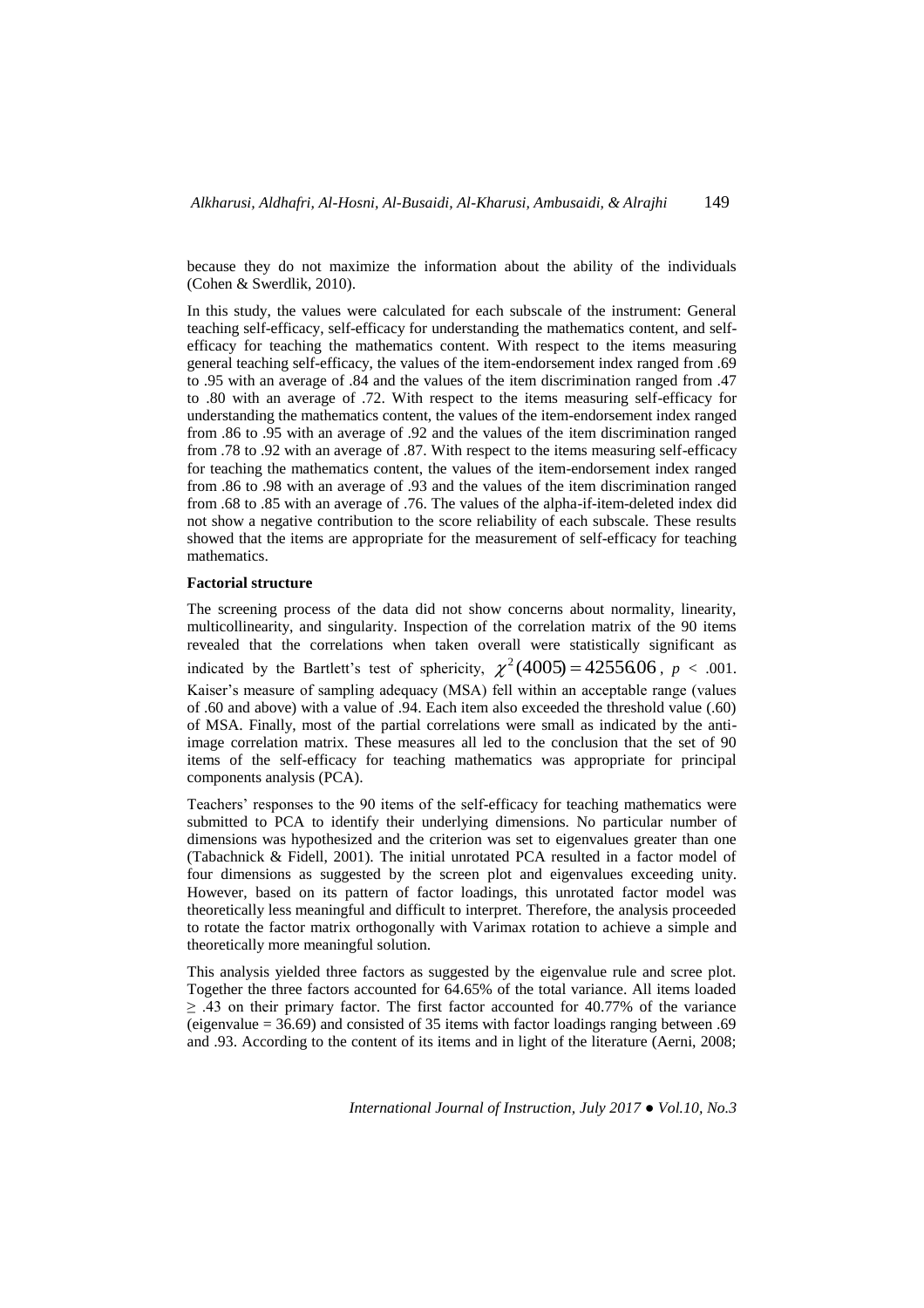150 *Development and Validation of a Scale for Measuring …*

Enochs, Smith, & Huinker, 2000; McGee, 2012; Tschannen-Moran & Woolfolk Hoy, 2001), this factor was labelled as *self-efficacy for understanding the mathematics content* because its items focused on teachers' confidence in their ability to understand mathematics content specific to grades 5 to 10. The second factor accounted for 17.37% of the variance (eigenvalue  $= 15.64$ ) and consisted of 35 items with factor loadings ranging between .64 and .79. According to the content of its items and in light of the literature (Aerni, 2008; Enochs, Smith, & Huinker, 2000; McGee, 2012; Tschannen-Moran & Woolfolk Hoy, 2001), this factor was named as *self-efficacy for teaching the mathematics content* because its items focused on teachers' confidence in their ability to teach students mathematics content specific to grades 5 to 10. The third factor accounted for  $6.51\%$  of the variance (eigenvalue = 5.86) and consisted of 20 items with factor loadings ranging between .43 and .76. According to the content of its items and in light of the literature (Aerni, 2008; Enochs, Smith, & Huinker, 2000; McGee, 2012; Tschannen-Moran & Woolfolk Hoy, 2001), this factor was labelled as *general teaching self-efficacy* because its items focused on general rather than specific aspects of teachers' efficacy concerning the use of instructional strategies, assessment strategies, student engagement, and classroom management when teaching mathematics.

### **Reliability**

Internal consistency coefficients for subscales' scores of self-efficacy for understanding the mathematics content, self-efficacy for teaching the mathematics content, and general teaching self-efficacy were .99, .98, and .95 as indicated by Cronbach's alpha, respectively. Internal consistency coefficient for the total scale's scores was .98. These values indicate that the Self-Efficacy for Teaching Mathematics Scale have a strong score reliability.

## **Concurrent validity**

Concurrent validity of the scale was examined by correlating self-efficacy for understanding mathematics content and self-efficacy for teaching the mathematics content to the general teaching self-efficacy. Additionally, subscales' scores were correlated with the total scale scores. Measures of self-efficacy for understanding the mathematics content, self-efficacy for teaching the mathematics content, and general teaching self-efficacy were constructed by averaging the items on each factor. Table 1 presents intercorrelations, means, and standard deviations for the measures. On average, the participants reported high levels of self-efficacy for understanding mathematics content, self-efficacy for teaching the mathematics content, and general teaching selfefficacy. As shown in Table 1, the general teaching self-efficacy had statistically significant positive correlations with the self-efficacy for understanding mathematics content and self-efficacy for teaching the mathematics content. The relationship of the general teaching self-efficacy to the self-efficacy for teaching mathematics content was stronger than to the self-efficacy for understanding mathematics content. All subscales correlated positively and strongly with the total scale.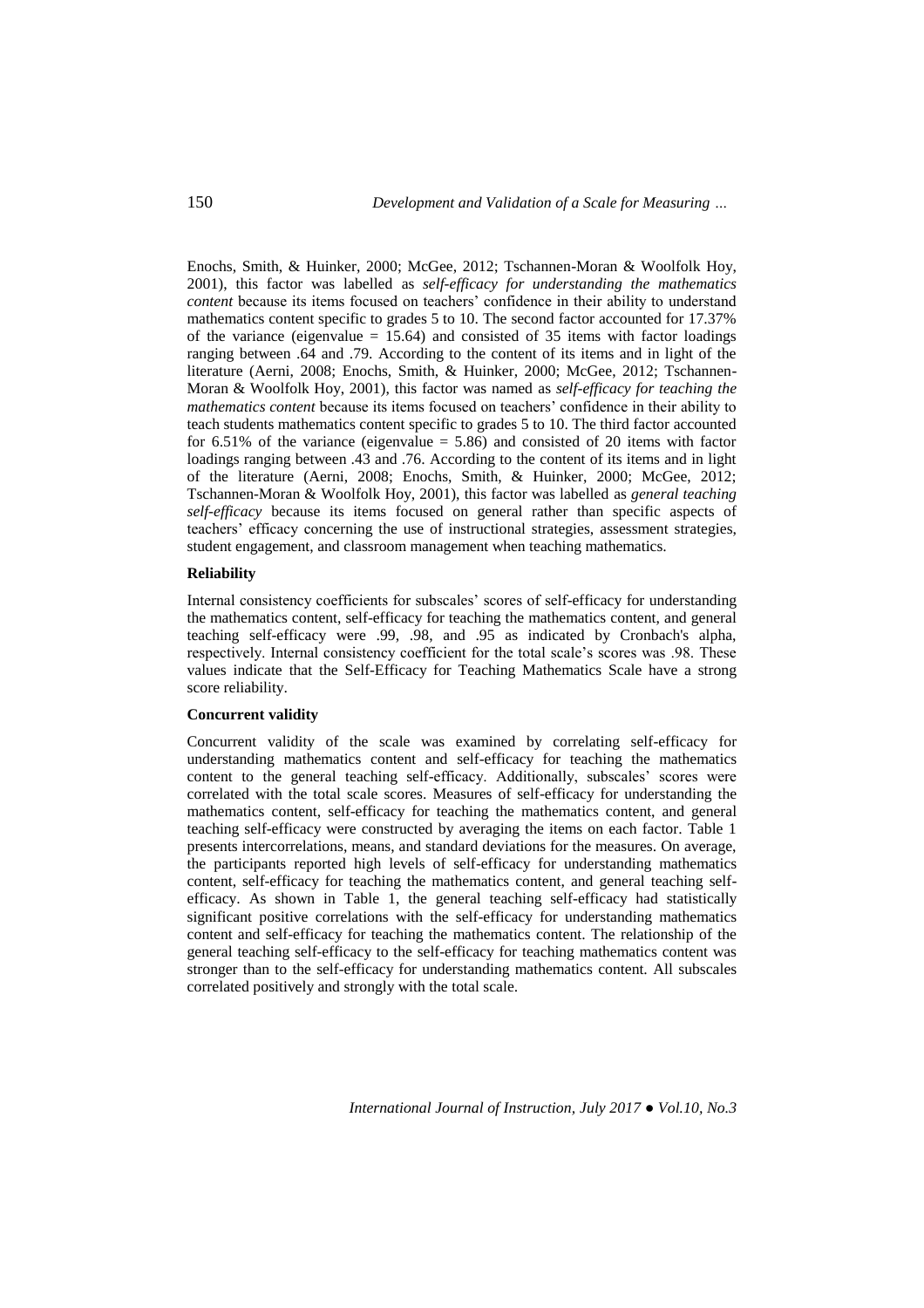#### Table 1

Intercorrelations, Means, and Standard Deviations for Self-Efficacy for Understanding Mathematics Content, Self-Efficacy for Teaching the Mathematics Content, General Teaching Self-Efficacy, and total Scale Scores  $(N = 328)$ 

| .              |                          |                          |                          |                          |      |      |
|----------------|--------------------------|--------------------------|--------------------------|--------------------------|------|------|
| Variable       |                          |                          |                          |                          | M    | SD   |
| 1. SEUMC       | $\overline{\phantom{0}}$ | $.43***$                 | $.30***$                 | $.83***$                 | 8.24 | 1.18 |
| 2. SETMC       |                          | $\overline{\phantom{0}}$ | $.58**$                  | $.82***$                 | 8.32 | .89  |
| 3. GTSE        |                          |                          | $\overline{\phantom{0}}$ | $.69***$                 | 7.57 | 1.02 |
| 4. Total scale |                          |                          |                          | $\overline{\phantom{0}}$ | 8.12 | .82  |

*Note*. SEUMC = Self-efficacy for understanding mathematics content; SETMC = Selfefficacy for teaching the mathematics content; GTSE = General teaching self-efficacy. \*\*\**p* < .001.

## **Group differences**

A multivariate analysis of variance (MANOVA) was conducted to examine differences on the self-efficacy for teaching mathematics with respect to gender, the taught grade level and the desire to leave teaching profession. Table 2 presents means and standard deviations for self-efficacy for understanding mathematics content, self-efficacy for teaching the mathematics content, and general teaching self-efficacy based on gender, the taught grade level and the desire to leave teaching profession. Table 3 summarizes results of the MANOVA. As shown in Table 3, there was a statistically significant multivariate interaction effect on the self-efficacy for teaching mathematics between gender and the desire to leave the teaching profession. This interaction effect accounted for 2.7% of the variability in the self-efficacy for teaching mathematics.

# Table 2

Means and Standard Deviations for Self-Efficacy for Understanding Mathematics Content, Self-Efficacy for Teaching the Mathematics Content, and General Teaching Self-Efficacy based on Gender, the Taught Grade Level and the Desire to Leave Teaching Profession

| Variable       | $\boldsymbol{n}$ | <b>SEUMC</b> |      | <b>SETMC</b> |      | <b>GSET</b> |      |
|----------------|------------------|--------------|------|--------------|------|-------------|------|
|                |                  | M            | SD   | M            | SD   | M           | SD   |
| Gender         |                  |              |      |              |      |             |      |
| Male           | 164              | 8.05         | 1.25 | 8.08         | 1.07 | 7.18        | 1.10 |
| Female         | 164              | 8.42         | 1.08 | 8.57         | .56  | 7.95        | .77  |
| Grade level    |                  |              |      |              |      |             |      |
| Five           | 44               | 8.40         | 1.00 | 8.29         | .78  | 7.85        | .76  |
| <b>Six</b>     | 43               | 8.26         | 1.05 | 8.23         | .97  | 7.63        | 1.01 |
| Seven          | 60               | 8.42         | .95  | 8.38         | .85  | 7.45        | 1.15 |
| Eight          | 59               | 7.99         | 1.36 | 8.24         | .99  | 7.60        | 1.01 |
| Nine           | 61               | 8.15         | 1.27 | 8.31         | .85  | 7.44        | 1.10 |
| Ten            | 61               | 8.24         | 1.31 | 8.46         | .88  | 7.52        | .98  |
| Leave teaching |                  |              |      |              |      |             |      |
| No             | 155              | 8.26         | 1.14 | 8.36         | .72  | 7.62        | .89  |
| Yes            | 173              | 8.22         | 1.22 | 8.29         | 1.01 | 7.52        | 1.13 |

*Note*. SEUMC = Self-efficacy for understanding mathematics content; SETMC = Self-efficacy for teaching the mathematics content; GTSE = General teaching self-efficacy.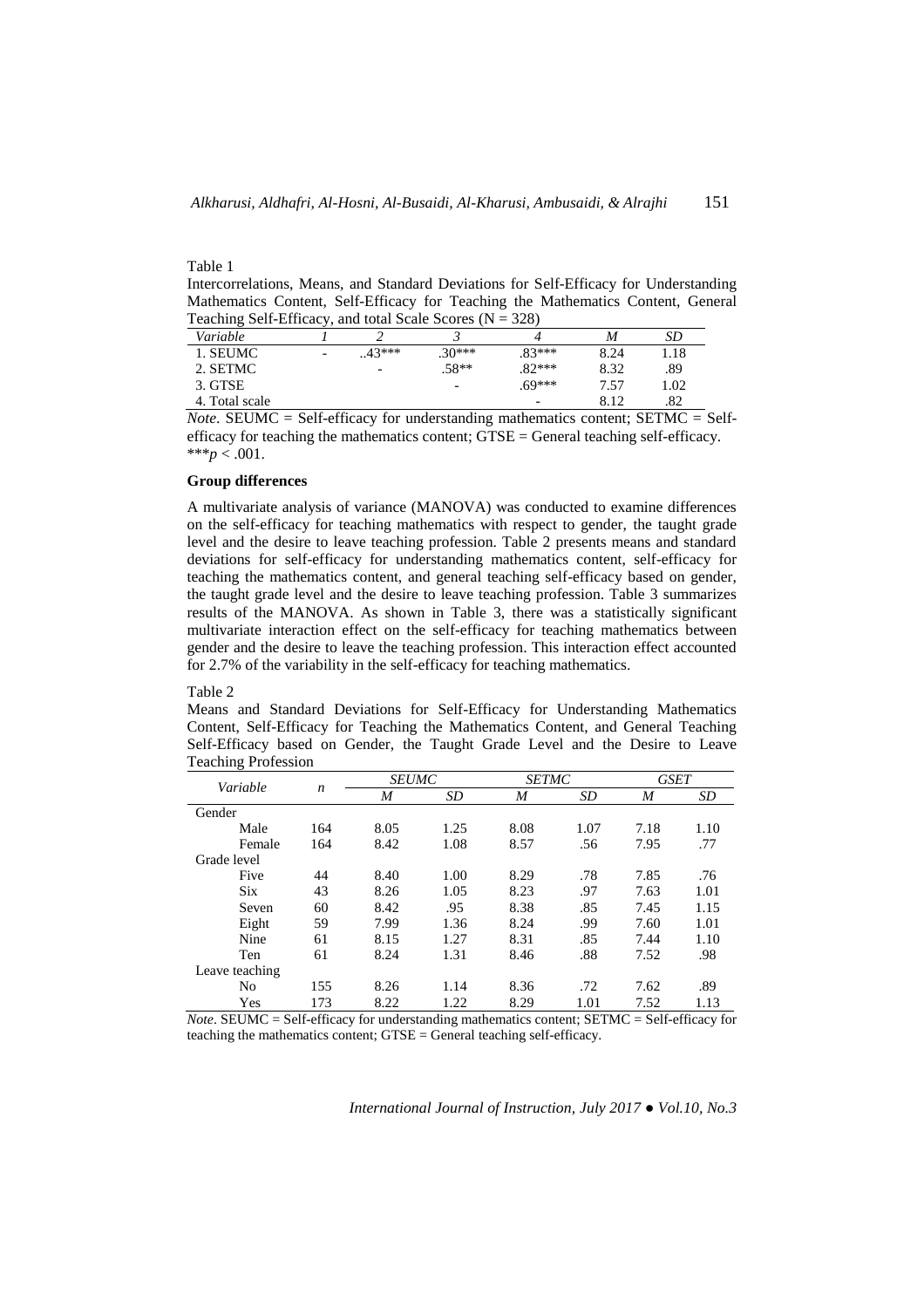#### Table 3

Summary of MANOVA for the Effect of Gender, the Taught Grade Level and the Desire to Leave Teaching Profession on the Self-Efficacy for Teaching Mathematics

| Source             | Wilks' | F     | Hypothesis | Error | $p-$  | Partial |
|--------------------|--------|-------|------------|-------|-------|---------|
|                    | lamda  |       | df         | df    | value | $n^2$   |
| Gender             | .86    | 16.48 |            | 302   | .000  | .14     |
| Grade              | .93    | 1.43  | 15         | 834   | .128  |         |
| Leave teaching     | .99    | .60   |            | 302   | .615  |         |
| Gender×Grade       | .96    | .87   | 15         | 834   | .602  |         |
| Gender×Leave       | .97    | 2.83  |            | 302   | .039  | .027    |
| Grade×Leave        | .97    | .71   | 15         | 834   | .778  |         |
| Gender×Grade×Leave | .93    | 1.45  | 15         | 834   | .118  |         |

The univariate analysis showed statistically significant gender differences favouring females on the self-efficacy for understanding mathematics content;  $F(1, 304) = 5.94$ ,  $p$  $= .015$ , partial  $\eta^2 = .019$ ; and general teaching self-efficacy  $F(1, 304) = 46.59$ ,  $p =$ .000, partial  $\eta^2$  = .133. Also, there was a statistically significant interaction effect on the self-efficacy for teaching the mathematics content between gender and the desire to leave the teaching profession;  $F(1, 304) = 7.18$ ,  $p = .008$ , partial  $\eta^2 = .023$ . Figure 1 displays the interaction effect on the self-efficacy for teaching the mathematics content between gender and the desire to leave the teaching profession. As shown in Figure 1, the difference between males and females in the level of self-efficacy for teaching the mathematics content for those who want to leave the teaching profession was higher than that for those who do not want to leave the teaching profession.



Figure 1. Interaction effect between gender and desire to leave teaching profession on the self-efficacy for teaching the mathematics content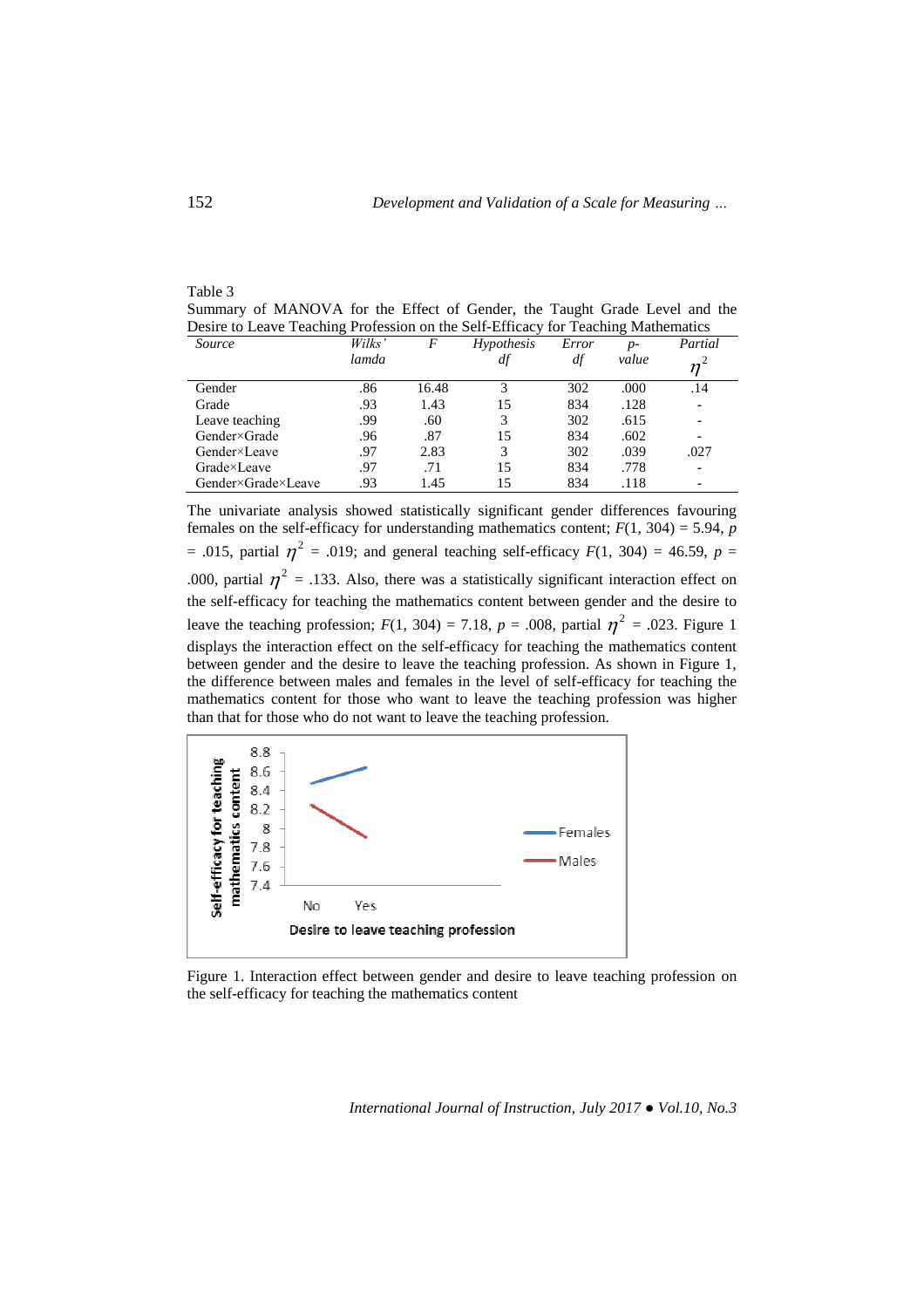### **Further validation: Associations with teaching experience and teaching load**

An additional validation of the measures was conducted by exploring the relationships of teaching experience and weekly teaching load to the subscales of the self-efficacy for teaching mathematics. Pearson product-moment correlation analyses showed no statistically significant relationships exist between the subscales of the self-efficacy for teaching mathematics and teaching experience and weekly teaching load.

# **DISCUSSION**

Given the unsatisfied performance of Omani students in mathematics, the teaching and learning of mathematics continue to be of national concern (Al-Balushi et al., 2014). As such, identification of factors that might contribute to the enhancement of mathematics education becomes certainly warranted. One of these factors that have received increased credence in the literature is teacher self-efficacy. As stated by Tschannen-Moran and Wolfolk Hoy (2001), "Teacher efficacy has proved to be powerfully related to many meaningful educational outcomes such as teachers' persistence, enthusiasm, commitment and instructional behavior, as well as student outcomes such as achievement, motivation, and self-efficacy beliefs" (p. 783). With increased interest in research into teacher self-efficacy beliefs, the measurement of this construct and its culturally cross-validation have attracted more attention from educational researchers. Building on self-efficacy measures developed by Tschannen-Moran and Woolfolk Hoy (2001), Enochs et al. (2000), Aerni (2008), and McGee (2012), the Self-Efficacy for Teaching Mathematics Scale was developed in this study to measure teachers' judgements in their ability to teach mathematics content related to grades 5 to 10 in Oman. Principal components analyses yielded a scale with 90 items divided into three subscales: self-efficacy for understanding mathematics content (35 items), self-efficacy for teaching the mathematics content (35 items), and general teaching self-efficacy (20 items). This structure agrees with the structure found in McGee's (2012) study.

The three derived subscales demonstrated good score reliability and validity. Evidence for reliability was based on Cronbach's alpha coefficients, which were all greater than .90. Evidence for validity was based on factorial structure in which all items loaded greater than .40 on their primary factors. An additional construct validity evidence was based on empirical testing of group differences which showed the ability of the scale to differentiate between teachers in terms of their self-efficacy for teaching mathematics with medium to large effect sizes based on gender and the desire to leave the teaching profession . Gender differences on the mathematics teaching self-efficacy beliefs are consistent with the findings reported by Cetinkaya and Erbas (2011) who found that female teachers held higher levels of personal mathematics teaching efficacy than males. Also, the findings support those reported by Klassen and Chiu (2010) who showed a significant relationship between teachers' self-efficacy and job satisfaction. Yet, the present study adds to the previous studies in the interaction effect of gender and the desire to leave the teaching profession on the mathematics teaching efficacy beliefs. Additionally, the current study findings agree with those reported by Cetinkaya and Erbas (2011) with regard to the non-significant effect of teaching experience on the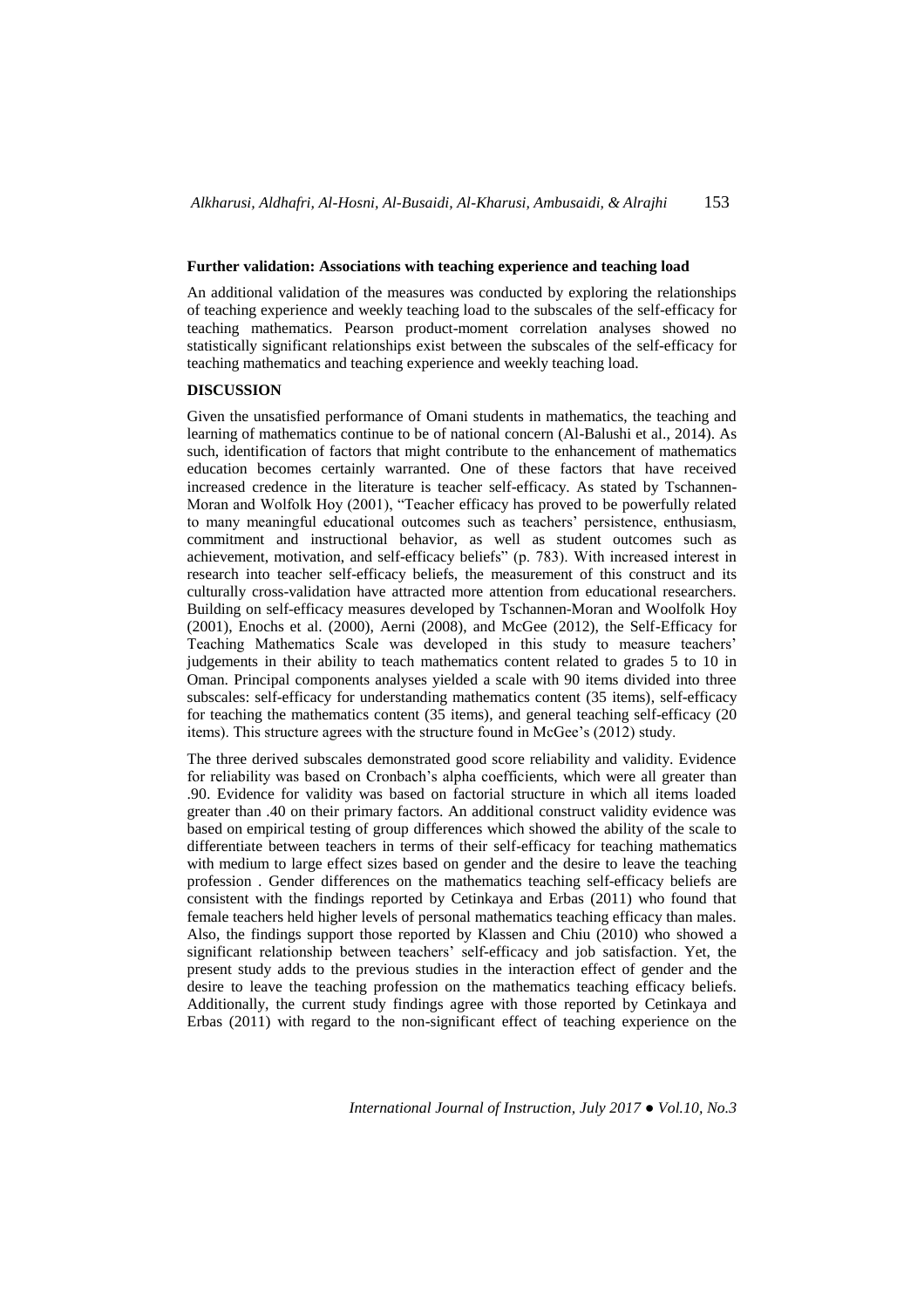mathematics teaching efficacy beliefs. Nonetheless, more research is needed to strengthen the construct validity of the scale by means of group differences.

Furthermore, results of the concurrent validity analysis revealed moderate correlations between the subscales thereby suggesting that the subscales assess related, yet unique aspects of the self-efficacy for teaching mathematics. These results lend support to using the subscales separately. In addition, results of the analysis at the item-level further strengthened the internal structure of the scale. Also, results of the item analysis suggested administering the items in order of average confidence level. Taken together, these results support the use of the Self-Efficacy for Teaching Mathematics Scale as an assessment tool for educational and research purposes. The information obtained from the three subscales can lead to an understanding of the relative strengths and weaknesses of the teachers' skills in teaching mathematics. This kind of information can help in developing professional training programs for teachers targeting the enhancement of specific skills and domains related to the teaching of mathematics.

Continued research is needed to increase the evidence of the scale reliability and validity. First, the sample size did not permit an examination of the structural characteristics of the scale's items using confirmatory factor analysis. It is possible that the factors extracted in the present study about self-efficacy for understanding mathematics content and self-efficacy for teaching the mathematics content could be related to a higher-order factor. Future research might consider evaluating this possibility statistically. Second, the sample size might have also lacked the power to detect statistically significant group differences on the self-efficacy for teaching mathematics with respect to teaching experience and teaching load. Future research might examine such differences. Third, the scale needs to be validated for teachers teaching mathematics in grades other than grades 5 to 10 considered in the current study. Fourth, the selectivity of the teachers in this study limits the generalizability of the findings. Specifically, the selected teachers in this study were exposed to many sources of efficacy information to reinforce high levels of efficacy. Most of them had 1 to 5 training workshops related to the mathematics teaching and the majority of them were teaching in middle socioeconomic status schools. As such, the scale needs to be validated in larger as well as diverse socioeconomic school settings. Finally, additional studies are needed to assess the predictive validity of the scale in terms of teacher effectiveness in teaching mathematics and subsequent student performance.

## **REFERENCES**

Aerni, P. W. (2008). *Teacher self-efficacy and beliefs for teaching mathematics in inclusive settings* (Doctoral dissertation). Available from ProQuest Dissertations and Theses database. (UMI No. 3353198).

Al-Balushi, S., Ambusaidi, A. K., Al-Mherzi, R., Al-Harthi, I. S., Al-Saadi, K. A., & Al-Balushi, M. (2014). *Students' performance in TIMSS test in Oman: Effect of cognitive and metacognitive variables and effectiveness of an inquiry-based mobile eformative assessment package*. A proposal of a research project funded by The Research Council (TRC)-Oman. Retrieved from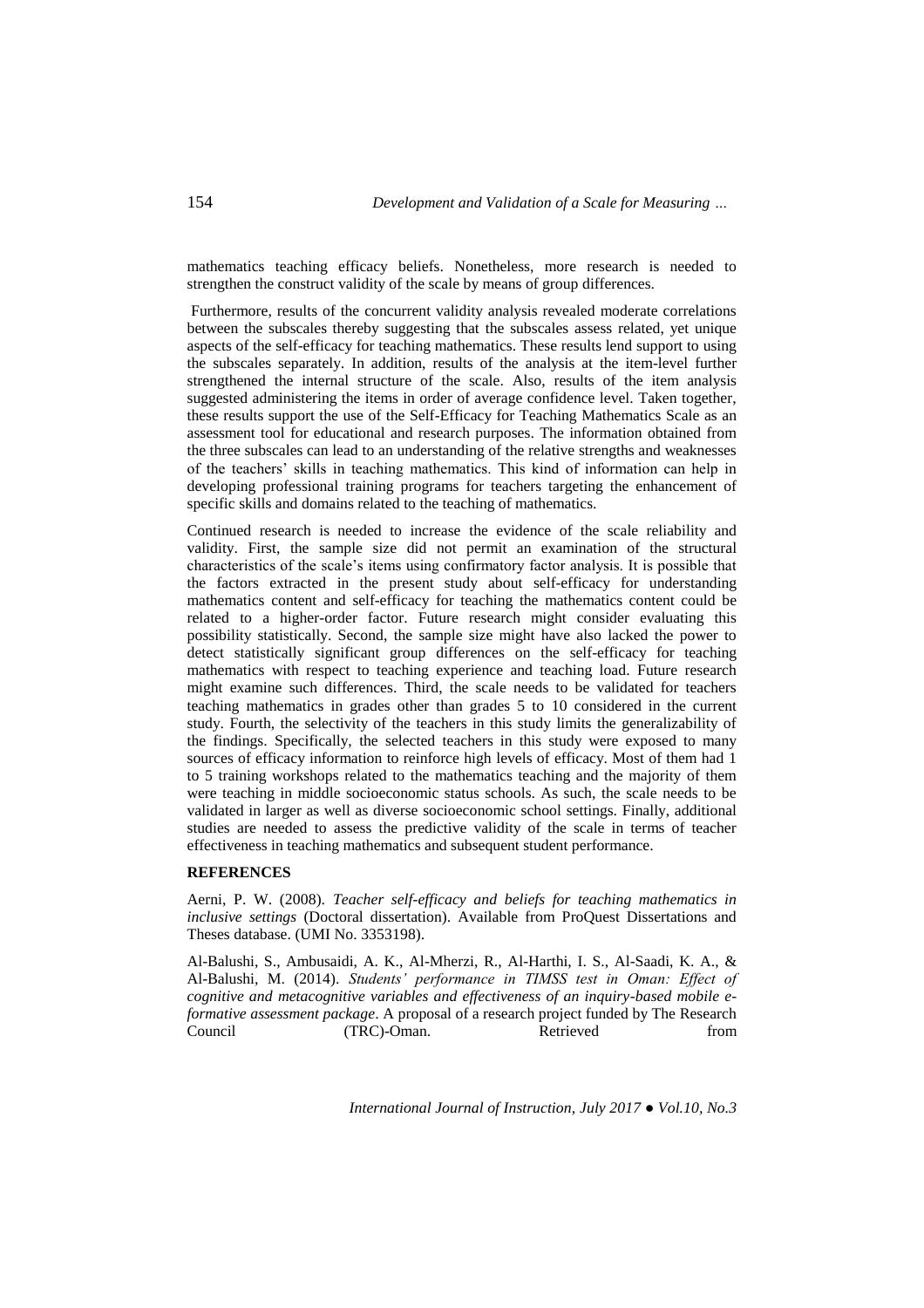[https://www.researchgate.net/publication/301496050\\_Students'\\_performance\\_in\\_TIMSS\\_test\\_in](https://www.researchgate.net/publication/301496050_Students) [\\_Oman\\_Effect\\_of\\_cognitive\\_and\\_metacognitive\\_variables\\_and\\_effectiveness\\_of\\_an\\_inquiry](https://www.researchgate.net/publication/301496050_Students)[based\\_mobile\\_e-formative\\_assessment\\_package\\_tathyr\\_almtghyrat\\_almrfyt\\_wfwq\\_a.](https://www.researchgate.net/publication/301496050_Students)

Aldhafri, S. (2016). Predicting pre-school teachers' burnout levels through their efficacy beliefs in the Sultanate of Oman. *Journal of Arabic Childhood,* 66, 105-115.

Alkhateeb, H. M. (2004). Internal consistency reliability and validity of the Arabic translation of the Mathematics Teaching Efficacy Beliefs Instrument. *Psychological Reports, 94*, 833 – 838. doi: 10.2466/pr0.94.3.833-838.

Bandura, A. (2006). Guide for constructing self-efficacy scales. In F. Pajares & T. Urdan (Eds.) *Adolescence and education: Vol. 5. Self-efficacy and adolescence* (pp. 307 – 337). Greenwich, CT: Information Age.

Bandura, A. (1997). *Self-Efficacy: The Exercise of Control*. New York: W. H. Freeman and Company.

Betz, N. E., & Hackett, G. (1983). The relationship of mathematics self-efficacy expectations to the selection of science-based college majors. *Journal of Vocational Behavior, 23*, 329 – 345[. doi: 10.1016/0001-8791\(83\)90046-5.](http://dx.doi.org/10.1016/0001-8791(83)90046-5)

Cakiroglu, E. (2008). The teaching efficacy beliefs of pre-service teachers in the USA and Turkey. *Journal of Education for Teaching, 34*, 33 – 44. doi: 10.1080/02607470701773457.

Cetinkaya, B., & Erbas, A. K. (2011). Psychometric properties of the Turkish adaptation of the mathematics teacher efficacy belief instrument for in-service teachers. *The*  Spanish Journal of Psychology, 14, 956 – 966. [doi: 10.5209/rev\\_SJOP.2011.v14.n2.41.](http://dx.doi.org/10.5209/rev_SJOP.2011.v14.n2.41)

Cohen, R. J., & Swerdlik, M. E. (2010). *Psychological Testing and Assessment: An Introduction to Tests and Measurement* (7th ed.). Boston: McGraw-Hill.

Dellinger, A. B., Bobbett, J. J., Olivier, D. F., & Ellett, C. D. (2008). Measuring teachers' self-efficacy beliefs: Development and use of the TEBS-Self. *Teaching and Teacher Education, 24*, 751 – 766[. doi: 10.1016/j.tate.2007.02.010.](http://dx.doi.org/10.1016/j.tate.2007.02.010)

Enochs, L. G., Smith, P. L., & Huinker, D. (2000). Establishing factorial validity of the Mathematics Teaching Efficacy Beliefs Instrument. *School Science and Mathematics, 100*, 194 – 202. doi: 10.1111/j.1949-8594.2000.tb17256.x.

Ernest, P. (1989). *Mathematics Teaching: The State of the Art*. London: The Falmer Press.

Garvis, S. (2013). Beginning generalist teacher self-efficacy for music compared with maths and English. *British Journal of Music Education, 30*, 85 – 101. doi: 10.1017/S0265051712000411.

Hambleton, R. K. (2005). Issues, designs, and technical guidelines for adapting tests into multiple languages and cultures. In R. K. Hambleton, P. F. Merenda, & C. D.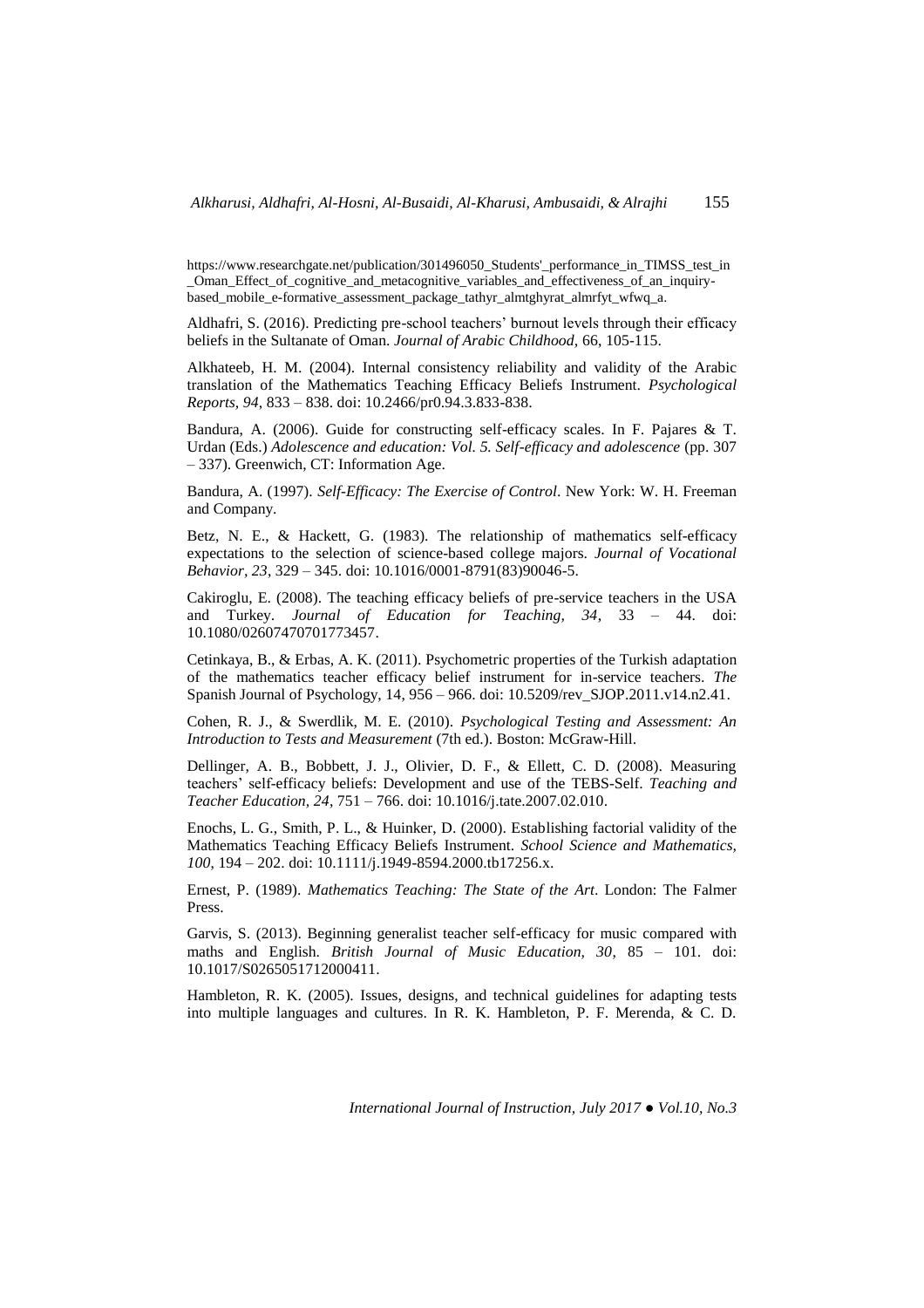Spielberger (Eds.), *Adapting educational and psychological tests for cross-cultural assessment* (pp. 3 – 38). Mahwah, NJ: Lawrence Erlbaum.

Khale, D. K. B. (2008). *How elementary school teachers; mathematical self-efficacy and mathematics teaching self-efficacy relate to conceptually and procedurally oriented teaching practices* (Doctoral dissertation). Available from ProQuest Dissertations and Theses database. (UMI No. 3313038).

Klassen, R., & Chiu, M. M. (2010). Effects on teachers' self-efficacy and job satisfaction: Teacher gender, years of experience, and job stress. *Journal of Educational Psychology, 102*, 741 – 756. doi: 10.1037/a0019237.

Liu, X., & Koirala, H. (2009). The effect of mathematics self-efficacy on mathematics achievement of high school students. *NERA Conference Proceedings paper 30*. Retrieved from http://digitalcommons.ucom.edu/nera\_2009/30.

McGee, J. R. (2012). *Developing and validating a new instrument to measure the selfefficacy of elementary mathematics teachers* (Doctoral dissertation). Available from ProQuest Dissertations and Theses database. (UMI No. 3510218).

Pajares, M. F. (1997). Current directions in self-efficacy research. In M. Maehr & P. R. Pintrich (Eds.) *Advances in motivation and achievement, 10* (pp. 1 – 49). Greenwich, CT: JAI Press. Retrieved from http://www.uky.edu/~eushe2/Pajares/effchapter.html.

Pajares, F., & Miller, M. D. (1994). Role of self-efficacy and self-concept beliefs in mathematical problem solving: A path analysis. *Journal of Educational Psychology, 86*, 193 – 203. [doi: 10.1037/0022-0663.86.2.193.](http://dx.doi.org/10.1037/0022-0663.86.2.193)

Stipek, D. J., Givvin, K. B., Salmon, J. M., & MacGyvers, V. L. (2001). Teachers' beliefs and practices related to mathematics instruction. *Teaching and Teacher Education, 17*, 213 – 226. [doi: 10.1016/S0742-051X\(00\)00052-4.](http://dx.doi.org/10.1016/S0742-051X(00)00052-4)

Tabachnick, B. G., & Fidell, L. S. (2001). *Using Multivariate Statistics* (4th ed.). Needham Heights, MA: Allyn & Bacon.

Tschannen-Moran, M., & Woolfolk Hoy, A. W. (2001). Teacher efficacy: Capturing an elusive construct. *Teaching and Teacher Education, 17*, 783 – 805. doi: 10.1016/S0742-051X(01)0036-1.

Tschannen-Moran, M., Hoy, A. W., & Hoy, W. K. (1998). Teacher efficacy: Its meaning and measure. *Review of Educational Research, 68*, 202 – 248. doi: 10.3102/00346543068002202.

Zimmerman, B. J. (2000). Self-efficacy: An essential motive to learn. *Contemporary Educational Psychology, 25*, 82 – 91[. doi: 10.1006/ceps.1999.1016.](http://dx.doi.org/10.1006/ceps.1999.1016)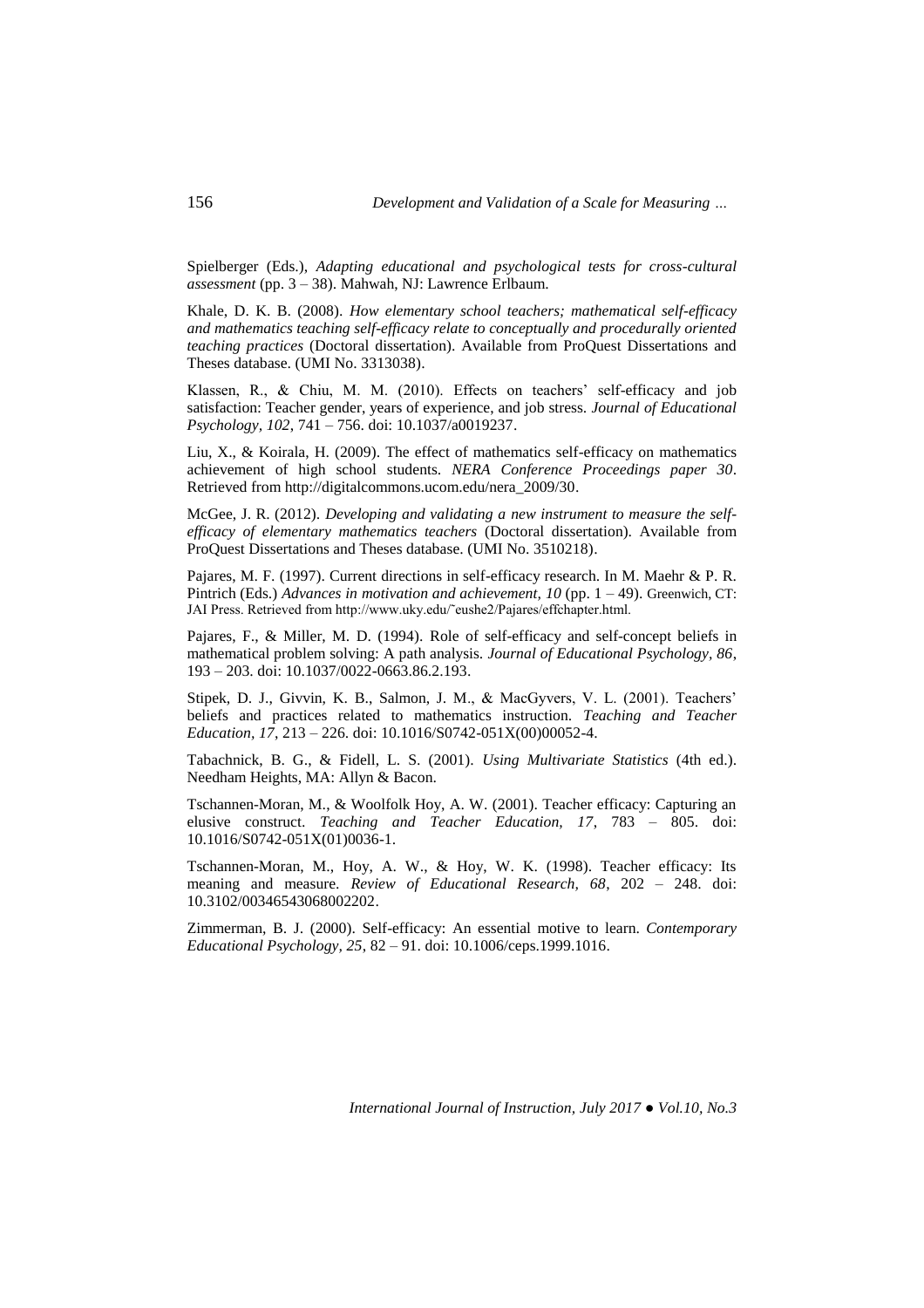#### **Turkish Abstract Umman Sultanlığında Öğretmenlerin Matematik Öğretimine Yönelik Öz-Yeterlik Ölçüm Ölçeğinin Geliştirilmesi ve Onaylanması**

Bu çalışmada Umman'daki 5'ten 10. sınıfa kadar olan öğretmenlerin matematik öğretimindeki öz yeterliliğini ölçmek için bir ölçek geliştirilmiştir. Katılımcılar, Umman Sultanlığı'nda beş eğitim bölgesi arasından rastgele seçilen 328 matematik öğretmeni olarak belirlenmiştir. Ölçeğin faktörel yapısı, üç alt ölçek ortaya koymuştur: matematik içeriğini anlama için öz yeterlik, matematik içeriğini öğretmek için öz yeterlik ve genel öğretim öz yeterliği. Üç alt ölçek, yeterli bir şekilde güçlü iç tutarlılık ve yapı geçiciliği ve eşzamanlı geçerlik kanıtları göstermiştir. Ölçek hem eğitim hem de araştırma amaçları için potansiyel kullanımlara sahiptir.

Anahtar Kelimeler: öz-yeterlilik, öğretimin etkililiği, matematiğin etkililiği, güvenilirlik, ölçek geliştirme

#### **French Abstract**

### **Développement et Validation d'une Échelle pour Mesurer Mathématiques Enseignant Autoefficacité pour Professeurs dans le Sultanat de l'Oman**

Une échelle pour mesurer l'auto-efficacité pour enseigner des mathématiques dans des catégories 5 à 10 a été développée dans cette étude pour des professeurs à l'Oman. Les participants étaient 328 professeurs de mathématiques aléatoirement choisis de cinq gouvernorats éducatifs dans le Sultanat de l'Oman. La structure de factorielle de l'échelle a révélé trois sous-échelles : l'autoefficacité pour comprendre le contenu de mathématiques, l'auto-efficacité pour enseigner le contenu de mathématiques et le général enseignant l'auto-efficacité. La trois sous-échelles a montré la coherence interne forte et l'évidence suffisante de validité de construction et la validité simultanée. L'échelle a des utilisations potentielles tant pour éducatif que des buts de recherche.

Mots Clés: l'auto-efficacité, enseignant l'efficacité, l'efficacité de mathématiques, la validité, la fiabilité, pèse le développement

### **Arabic Abstract**

# **تطوير وتثبيت مقياس لقياس تعليم الرياضيات فعالية ذاتية للمعلمين في سلطنة عمان**

تم تطوير مقياس لقياس الكفاءة الذاتية لتدريس الرياضيات في الصفوف من 5 إلى 01 في هذه الدراسة للمعلمين في عمان. وقد تم اختيار 823 معلما رياضياتيا من خمس محافظات تعليمية في سلطنة عمان. وكشف الهيكل المعياري للمقياس عن ثالثة مستويات فرعية: الكفاءة الذاتية لفهم محتوى الرياضيات، والكفاءة الذاتية لتدريس محتوى الرياضيات، والكفاءة الذاتية التدريس العام. وأظهرت الجداول الفرعية الثالثة اتساقا داخليا قويا وأدلة كافية على صحة البناء والصالحية المتزامنة. وللمقياس استخدامات محتملة لكل من الأغر اض التعليمية و البحثية.

الكلمات الرئيسية: الكفاءة الذاتية، فعالية التدريس، فعالية الرياضيات، والصالحية، والموثوقية، وتطوير نطاق